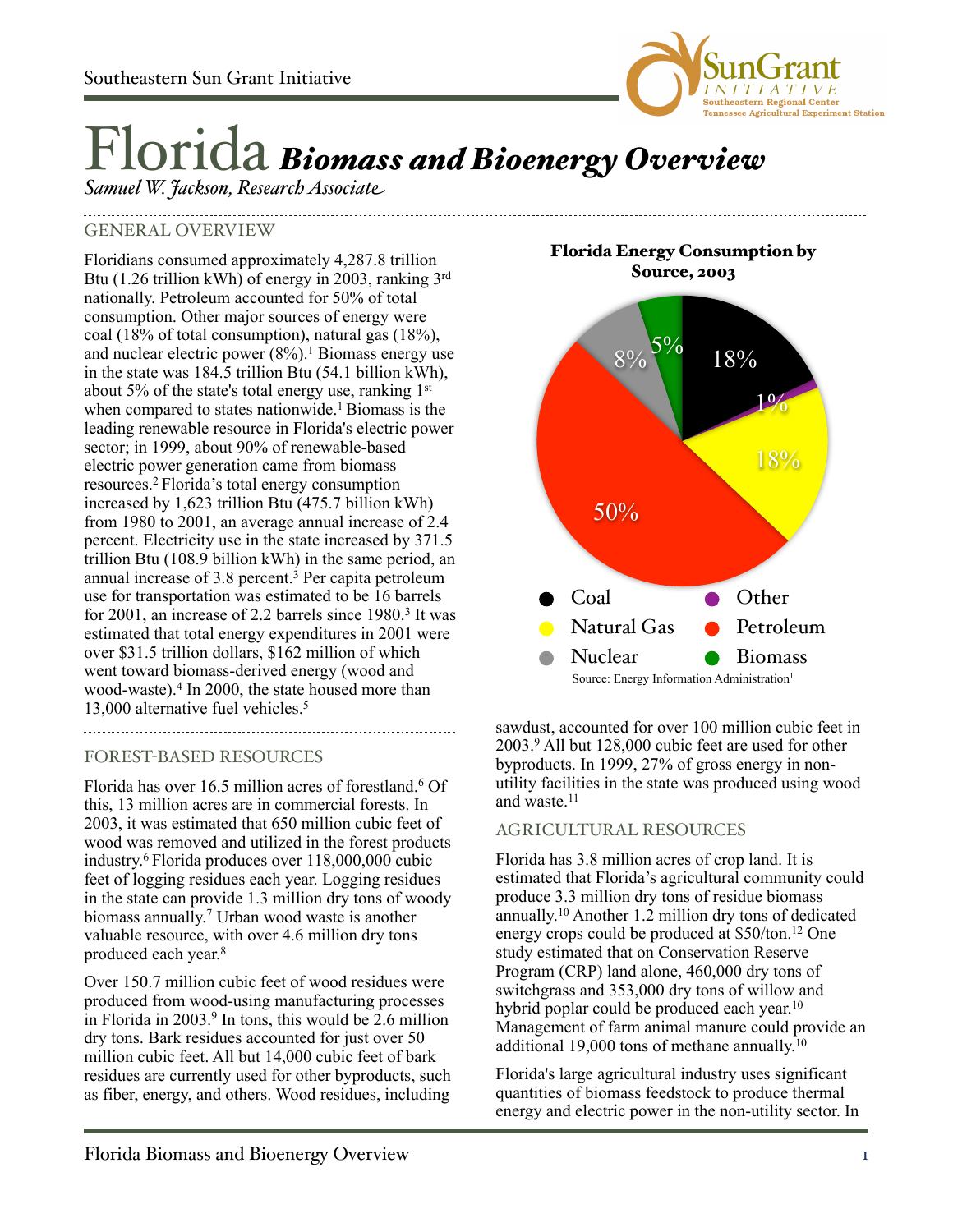2002, over 436,000 acres of sugarcane was harvested in the state, yielding over 17.3 million tons of stalks. A majority of these stalks (bagasse) were burned in sugar mills as fuel and replaced an estimated 113 million gallons of fuel oil or 7.2 trillion Btu (2.1 billion kWh) of electricity. Excess electricity from these mills is sold to state utilities.

## CURRENT ACTIVITIES

Together, The Common Purpose Institute, University of Florida, energy companies and the Florida Energy Office have built a public-private partnership to study practices for growing and harvesting fast growing trees as a renewable fuel source for electric utilities in the Southeast. Some research has gone toward using mine lands in need of reclamation as sites for these energy crops. Research is also looking at using biomass, woody and switchgrass, for electricity plants, ethanol production from sorghum and sugarcane, and biodiesel production from soybeans. See more on their website at [www.treepower.org](http://www.treepower.org). Florida utilities offer opportunities for customers to support the use of biomass energy.<sup>13</sup> The city of Tampa offers the Tampa Electric Green Electricity program where customers have the opportunity to purchase electricity from green sources, including landfill gas and biomass, for their needs. All of the green energy in this program is produced in Florida. ([http://www.tampaelectric.com\)](http://www.tampaelectric.com/TERERenewableEnergy.cfm)

In 2003, Florida had 65 facilities involved in biopower production, 3 facilities producing biofuels, and 6 involved in the development of bio-based products.14 There are 11 landfills in Florida producing methane for energy and another 18 sites identified for production of methane.15

### LINKS TO OTHER FLORIDA RESOURCES

Alabama Department of Agriculture and Industries <http://www.agi.state.al.us/>

Alabama Department of Economic and Community Affairs Biomass Energy Program [http://216.226.178.189/txtlstvw.aspx?LstID=7d86515](http://216.226.178.189/txtlstvw.aspx?LstID=7d865154-617a-495b-afb8-5cf4271b56ed) [4-617a-495b-afb8-5cf4271b56ed](http://216.226.178.189/txtlstvw.aspx?LstID=7d865154-617a-495b-afb8-5cf4271b56ed)

### Alabama Forestry Commission <http://www.forestry.state.al.us/>

### **CITATIONS**

1) U.S. Department of Energy, Energy Information Administration, "Table S3. Energy Consumption Estimates by Source, 2003." [http://](http://www.eia.doe.gov/emeu/states/sep_sum/html/pdf/sum_btu_tot.pdf) [www.eia.doe.gov/emeu/states/sep\\_sum/html/pdf/sum\\_btu\\_tot.pdf](http://www.eia.doe.gov/emeu/states/sep_sum/html/pdf/sum_btu_tot.pdf)

2) U.S. Department of Energy, Energy Efficiency and Renewable Energy Program. Alabama Energy Statistics. 2006. [http://www.eere.energy.gov/](http://www.eere.energy.gov/states/state_specific_statistics.cfm/state=AL) [states/state\\_specific\\_statistics.cfm/state=AL](http://www.eere.energy.gov/states/state_specific_statistics.cfm/state=AL)



3) U.S. Department of Energy. Alabama Bioenergy Resources. "Alabama Biomass Power Resources: Recent Studies Indicate that Alabama Has an Excellent Biomass Resource Potential." [http://www.eere.energy.gov/](http://www.eere.energy.gov/state_energy/tech_biomass.cfm?state=AL) [state\\_energy/tech\\_biomass.cfm?state=AL](http://www.eere.energy.gov/state_energy/tech_biomass.cfm?state=AL)

4) Alabama Forestry Commission Forest Resource Report. 2004. [http://](http://www.forestry.state.al.us/publication/pdfs/Forest%20Resource%20Report%202004.pdf) [www.forestry.state.al.us/publication/pdfs/Forest%20Resource%20Report](http://www.forestry.state.al.us/publication/pdfs/Forest%20Resource%20Report%202004.pdf) [%202004.pdf](http://www.forestry.state.al.us/publication/pdfs/Forest%20Resource%20Report%202004.pdf)

5) Wood for Energy and bio-Refining, Presentation by Bill Jones, Alabama Forestry Association, at the Status, Trends, and Future of the South's Forest and Agricultural Biomass Conference, Aug. 29-31, 2005.

6) Assessment of Wood-Based Syngas Potential for Use in Combined Cycle Power Plants in Alabama: A Guide For Economic Development Opportunities by Kenneth J. Muehlenfeld. 2003. [http://](http://www.tallcbiomass.com/images/muehlenfeld_report.pdf) [www.tallcbiomass.com/images/muehlenfeld\\_report.pdf](http://www.tallcbiomass.com/images/muehlenfeld_report.pdf)

7) U.S. Department of Agriculture, Forest Service Forest Inventory and Analysis Unit Timber Product Output Data 2003. [http://](http://srsfia1.fia.srs.fs.fed.us/) [srsfia1.fia.srs.fs.fed.us/](http://srsfia1.fia.srs.fs.fed.us/)

8) U.S. Department of Agriculture, National Agricultural Statistics Service. 2002 Census of Agriculture. Alabama State Data. [http://](http://www.nass.usda.gov/) [www.nass.usda.gov/](http://www.nass.usda.gov/)

9) Milbrandt, A. A Geographic Perspective on the Current Biomass Resource Availability in the United States. 2005. U.S. Department of Energy, National Renewable Energy Laboratory. [http://www.nrel.gov/](http://www.nrel.gov/docs/fy06osti/39181.pdf) [docs/fy06osti/39181.pdf](http://www.nrel.gov/docs/fy06osti/39181.pdf)

10) Biomass Feedstock Availability in the United States: 1999 State Level Analysis. Marie E. Walsh, Robert L. Perlack, Anthony Turhollow, Daniel de la Torre Ugarte, Denny A. Becker, Robin L. Graham, Stephen E. Slinsky, and Daryll E. Ray. [http://bioenergy.ornl.gov/resourcedata/](http://bioenergy.ornl.gov/resourcedata/index.html) [index.html](http://bioenergy.ornl.gov/resourcedata/index.html)